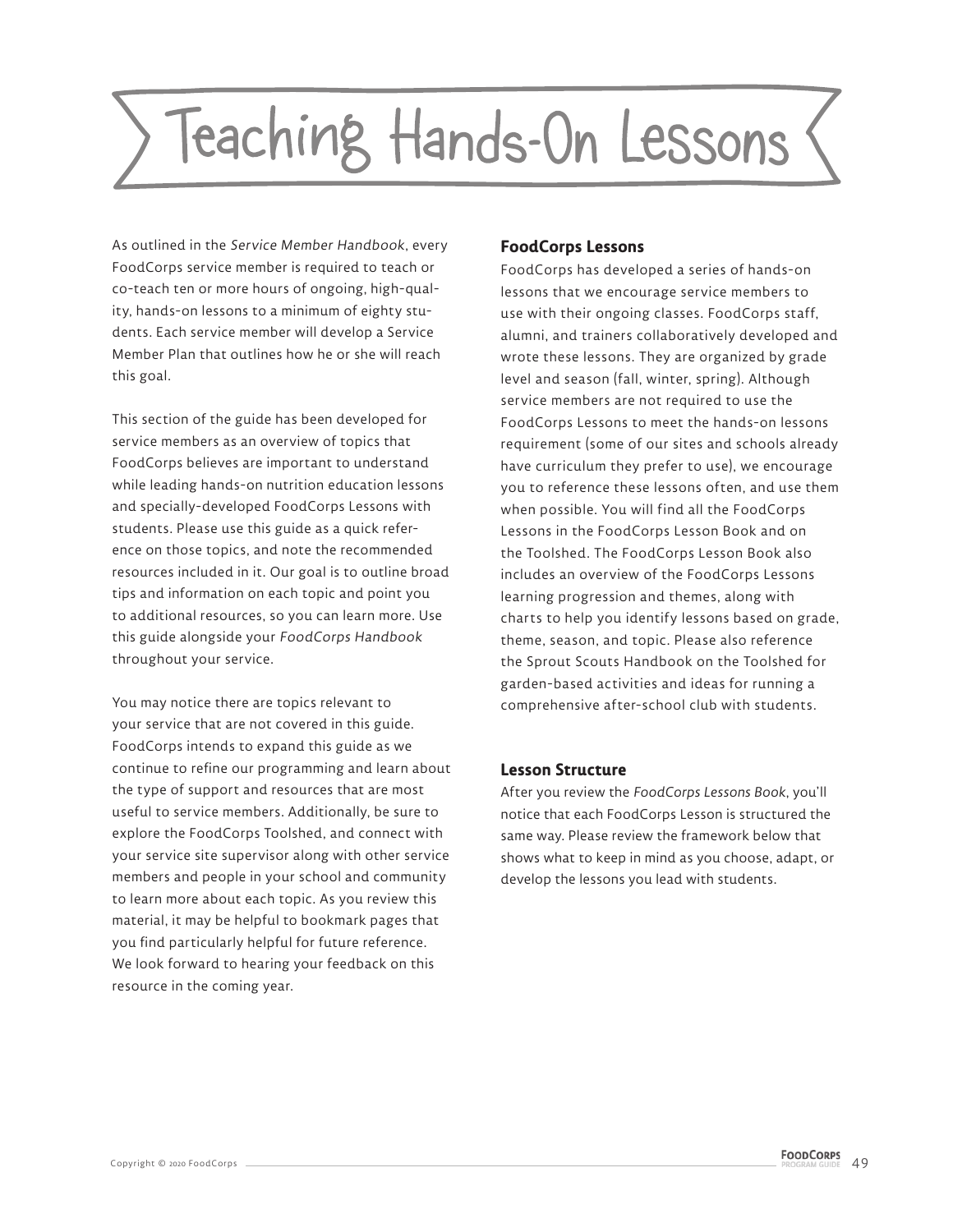# **FOODCORPS LESSON STRUCTURE**

After you review the FoodCorps Lessons Book, you'll notice that each FoodCorps lesson is structured the same way. Please review the framework below that shows what to keep in mind as you choose, adapt, or develop the lessons you lead with students.

**Grade and Season:** Lessons are designed for grades K–5 to be taught during fall, winter, or spring; however, many lessons can be adapted for any season.

**FoodCorps Theme:** Lessons are tied to one of FoodCorps' six themes. Themes are either knowledge- and concept-focused or skill-building focused. (See the FoodCorps themes in the FoodCorps Lesson Book)

**Essential Question:** A thought provoking open-ended question. This "big idea" provides the grounding framework for the lesson (see more below).

**Learning Objective:** This gives an overview of the lesson, including concepts and skills the students will learn.

**Lesson Time:** Each step in the lesson has an estimated time. The total time is listed at the top.

**Materials:** This is a list of materials needed to lead the lesson, including any cooking ingredients.

**Preparation:** This includes all steps required to prepare for the lesson. It is important to review early because some preparation may need to happen several days prior to leading the lesson.

**Action Steps:** This section follows the "5 Es" structure: Engage, Explore, Explain, Elaborate, and Evaluate. It includes a breakdown of time needed for each step.

**Reflection:** These are questions to discuss with your students to promote reflection. They include process and content questions. Reflection is included in the total time for the lesson.

**Adaptations:** These are ideas for adapting the lesson to take place outdoors or during a longer class period. Note that adaptations may require additional materials not previously listed in the lesson.

**Academic Connections:** If there is a connection to a Common Core State Standard or Next Generation Science Standard, it will be listed here.

You will also notice that many lessons have some portion written in italics. The words in italics are ideas for what you might say to your students when you lead the activity. This is not a script to which you must adhere; instead, it's a means of letting you know how a lesson could play out. Say things in your own words, and make these lessons your own!

### **Essential Questions**

All FoodCorps lessons are linked to an "essential question." Essential questions are a central part of the Understanding by Design curriculum planning process that authors Jay McTighe and Grant Wiggins championed. This approach to education focuses on identifying big ideas we want students to understand,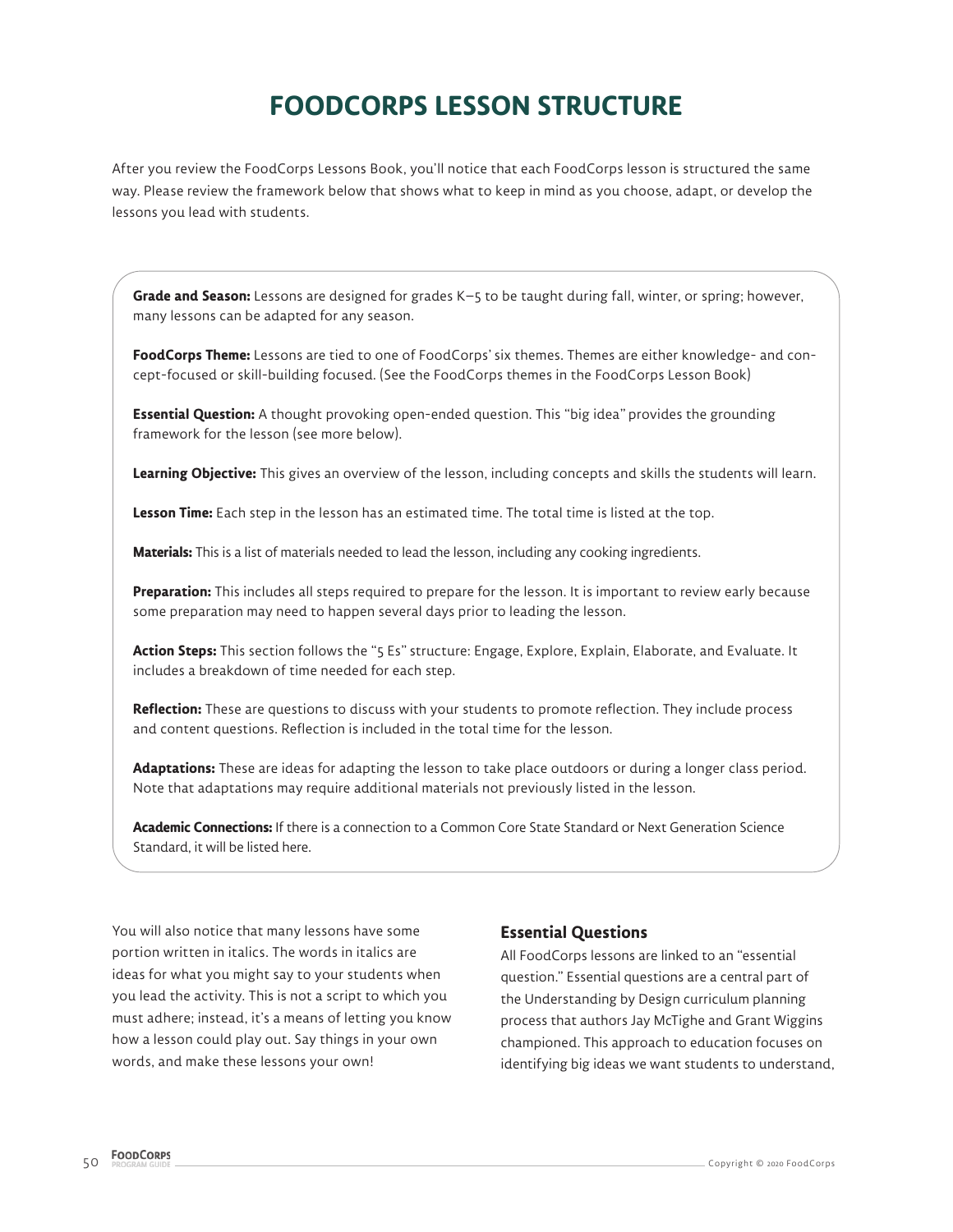then building lessons that help students move toward greater understanding over time. Essential questions are open-ended; that is, they typically will not have a single, final, correct answer, and students can examine them at increasing depth over multiple years of schooling. According to McTighe and Wiggins, an effective essential question does the following:

- Is thought-provoking and intellectually engaging, often sparking discussion and debate
- Calls for higher-order thinking, such as analysis, inference, evaluation, or prediction; cannot be effectively answered by recall alone
- Points toward important, transferable ideas within (and sometimes across) disciplines
- Raises additional questions and sparks further inquiry
- Requires support and justification, not just an answer
- Recurs over time; that is, the question can and should be revisited again and again

With the FoodCorps Lessons, you can use the essential questions to provide a grounding framework to guide student learning toward an understanding of key concepts about food and nutrition. Each lesson is designed to support students in exploring and discovering answers to the guiding essential question. Please consider how the essential question tied to each lesson provides a springboard for the rest of the lesson and how you might leverage this approach to your teaching; for example, by reinforcing key concepts and considering how other lessons you teach tie to these essential questions.

#### Recommended Resource

• Understanding by Design Framework of Jay McTighe and Grant Wiggins and the Association for Supervision and Curriculum Development (ASCD)

## **School Curriculum and Academic Connections**

It is important to learn about the activities and content that teachers and school staff cover in the classroom and in before- and after-school programming. This will help inform how you can best integrate your

FoodCorps goals of teaching food-, nutrition-, and garden-focused topics. Although there are national and state standards that drive curriculum (see more below), specific academic priorities and strategies are typically set at the state level and district level.

When working with classroom teachers, ask them to share their scope and sequence for the curricula they're using, and seek their input on how you might reinforce learning through the FoodCorps lessons. Many schools have curricula specialists. These are great people to have a meeting with to share more about your service and express your desire to help support student learning. Ask them for their advice on what areas you should consider exploring for lesson integration.

Learn about the instructional priorities of the schools you serve by asking questions:

- What academic standards does the school follow?
- What curricula are teachers required to use?
- How are students evaluated on their academic progress?
- Are there special programs that teachers are implementing?
- Are there any before- or after-school programs? What kinds of activities are involved?
- Are there any schoolwide initiatives to promote student learning, attendance, or positive behavior?

Your ability to gain access to class time, earn the trust of teachers and administrators, and deliver value to the school community will depend heavily on your ability to help schools and school leaders deliver on their own goals, while delivering on your own.

# **Common Core and Next Generation Science Standards**

### *What are Academic Standards?*

Every public school is guided by a curriculum framework or set of learning standards. Standards provide guidance about what students should know and be able to do by certain grades and are used to guide the work of teachers and administrators.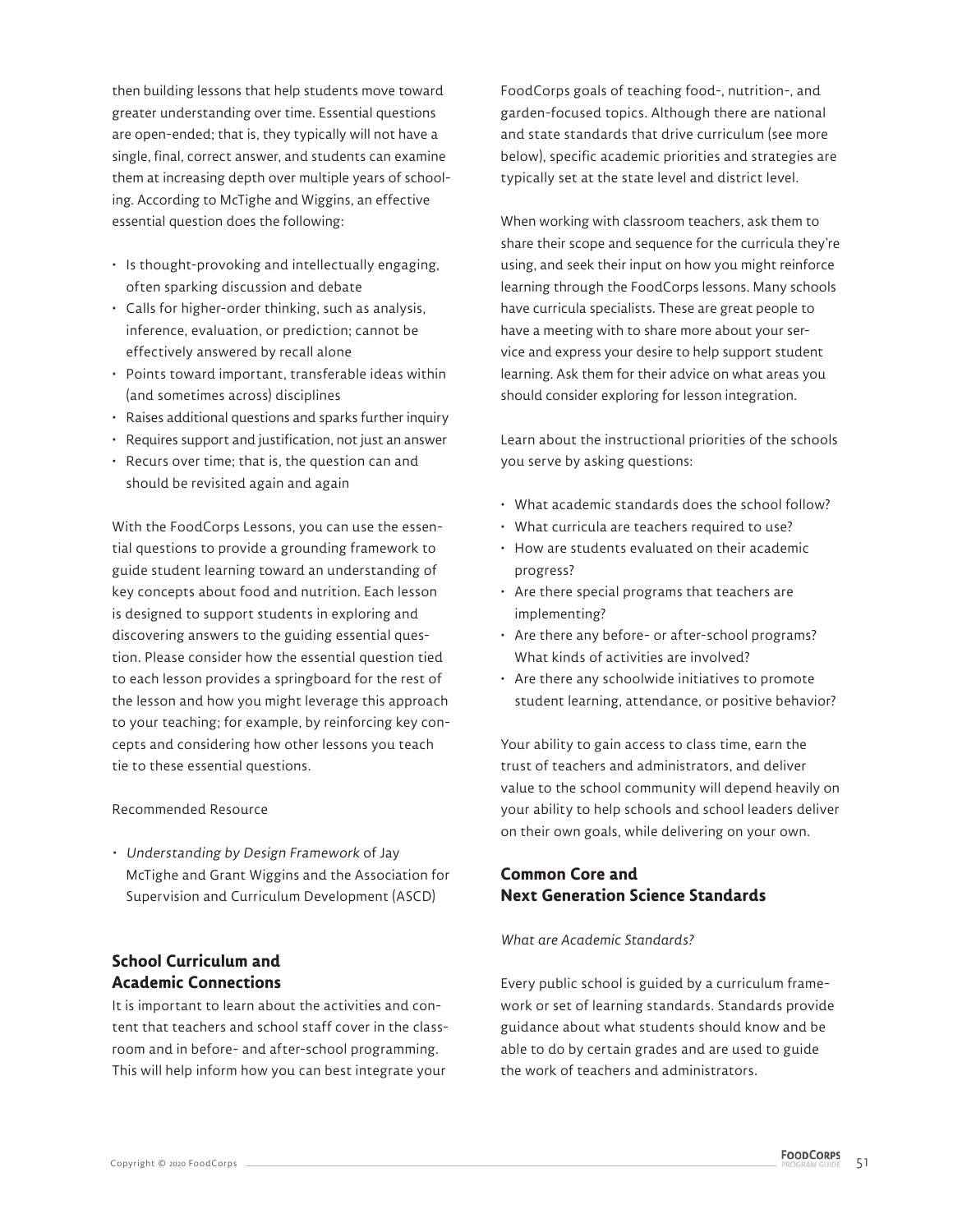Reviewing these standards is a good starting point for understanding how any hands-on learning you are leading through your FoodCorps service links to school curricula, which will help make the case for integrating lessons into broader classroom learning.

There are a few useful things to know about standards that will make it easier for you to navigate them. First, they come in layers. There are federal education laws that apply nationally, and there are state standards that guide the public schools in a particular state. Additionally, some school districts or charter networks, and even some individual schools, have their own curriculum frameworks. These are based on the state standards but often include a greater level of detail regarding grade-by-grade curriculum.

What are Common Core and Next Generation Science Standards?

You'll notice that each FoodCorps Lesson includes "Academic Connections" to Common Core State

Standards (CCSS) and Next Generation Science Standards (NGSS). The CCSS are English language arts and math standards that most, but not all, states have adopted. As of this printing, these standards, or some version of them, were adopted and being used in all FoodCorps states. Although some have criticized the CCSS for its focus on testing, the framework has been praised for bringing consistency and improved adoption of effective practices to our nation's fragmented education system. The NGSS are K–12 science content standards that eighteen states have adopted. They emphasize ecological literacy and hands-on learning goals that closely align with FoodCorps' approach. Still more states have adopted state science standards that are similar to the NGSS. Of the FoodCorps states, the following have adopted NGSS: Arkansas, California, Connecticut, Hawaii, Iowa, Michigan, New Jersey, and Oregon. All other FoodCorps states are using state-specific standards that you can learn about from your partner schools or find online.



**BE AWARE OF THE STANDARD THAT IS MOST RELEVANT TO YOUR TEACHING SITUATION.**

Source: FoodCorps has adapted some of this section from the Shelburne Farms "Connecting Food, Farm and Nutrition Education to School Curricula" handout.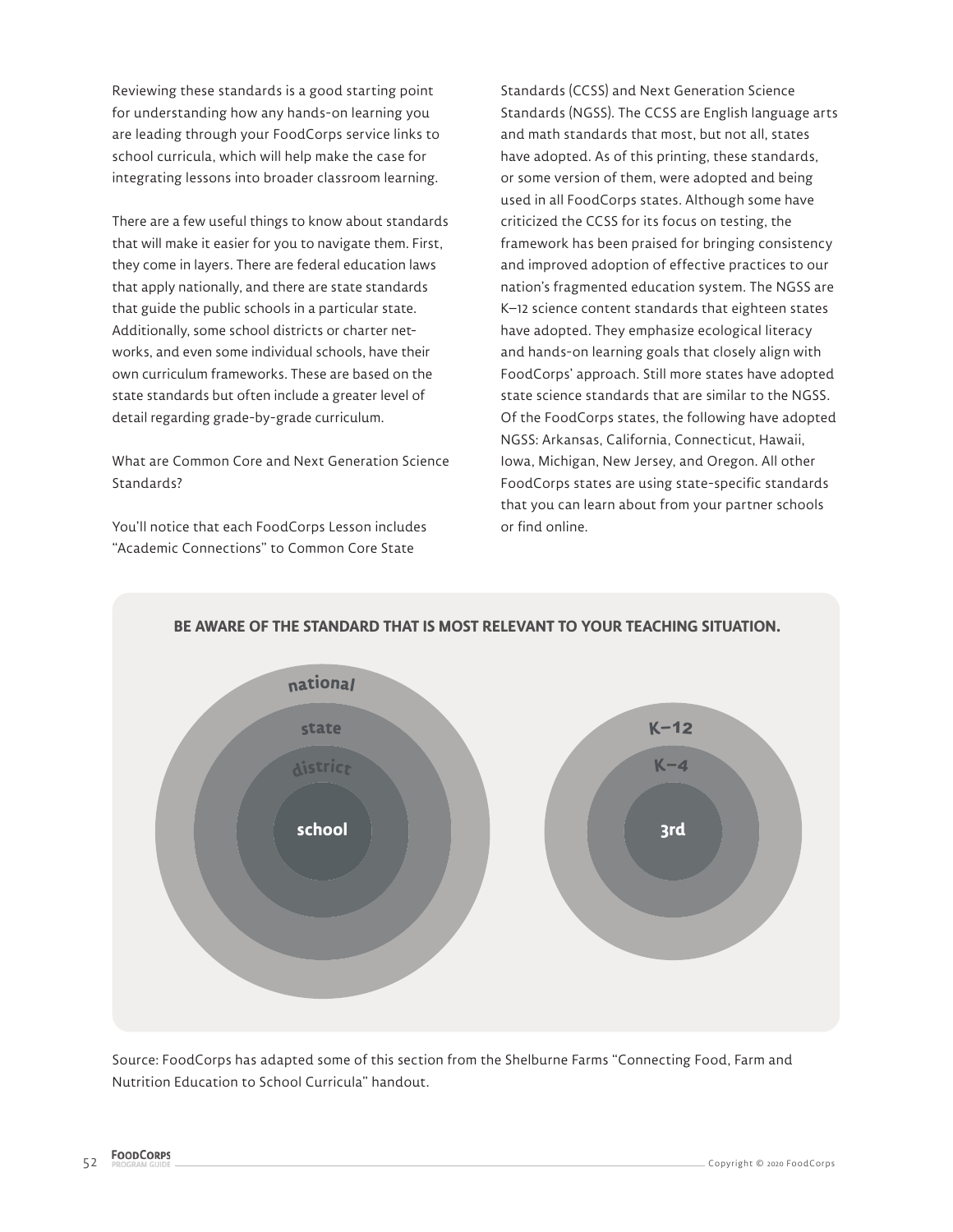*FoodCorps Lessons and District or School Curriculum Framework*

FoodCorps Lessons highlight connections to the NGSS and CCSS, showing how each lesson addresses academic standards that are commonly in use in FoodCorps schools and giving you a helpful tool to explain to teachers and administrators how your service can support their objectives. However, as a service member, because you will be working solely within a given district or school, you should ask if these are the most relevant curriculum frameworks for your community.

Just as there are multiple layers of standards, those standards typically contain multiple layers that pertain to different grade levels. There are often overarching Pre-K through grade 12 standards that apply to all students at all levels of schooling. These are then broken down into grade clusters, such as Pre K–4, 5–8, and 9–12, that identify how expectations change across elementary, middle, and high school levels. Within those grade clusters, some standards specify even more detailed expectations. For instance, if you're working with a third grade class, check if there are standards specific to that grade. If you're working with a broader range of grades, you might refer to the broader grade cluster standards.

### Recommended Resources

- Common Core State Standards Initiative website
- EdWeb webinar: "Common Core in the Garden"
- Life Lab Connecting Garden-Based Learning with Academic Content Standards webpage
- National Farm to School Network webinar: "Food, Farm and Nutrition Curriculum Connections: Developing Educational Experiences That Meet Teacher Needs"
- Next Generation Science Standards website

### **The 5 Es: Engage, Explore, Explain, Elaborate, and Evaluate**

When you look at a FoodCorps Lesson, you will notice there are "Action Steps" that outline how you should lead the session. We developed each action

step using the "5 Es" framework that Biological Science Curriculum Study developed. The 5 Es are a proven strategy for engaging students in fun, hands-on skill building. The 5 Es stand for Engage, Explore, Explain, Elaborate, and Evaluate. You can use the 5 Es to create your own lessons or strengthen other lessons you are delivering.

The purpose of each part is described below, along with tips for leading each part effectively.

# $\geq$ <sup>1</sup><br>  $-$  ENGAGE

Purpose—To help students connect with what they are learning about and stay focused Methods for Engaging Students

- Establish the purpose of the day's lesson.
- Activate students' prior knowledge of the focus skill for the day.
- Get students excited to learn more about the lesson.
- Transition students from their typical school day into their FoodCorps lesson, which should feel different and special.

Tips for Engaging Students

- **Introduce the practice of gathering your students in the same routine at the beginning of every session, including an opening activity to activate brains and help calm bodies.** Wait until everyone is quiet before you start talking. If students start talking while you are still talking, stop and wait until it's quiet again.
- **Ask broad and open-ended questions to allow for critical thinking and equalize participation among your students.** Suggested questions are included in the action steps, or you can come up with your own. A broad question has many possible correct answers (similar to an essential question), such as the following: What are some things you think healthy food does for our bodies? In contrast, a narrow question has only one specific correct answer, such as the following: Which vitamins boost the immune system?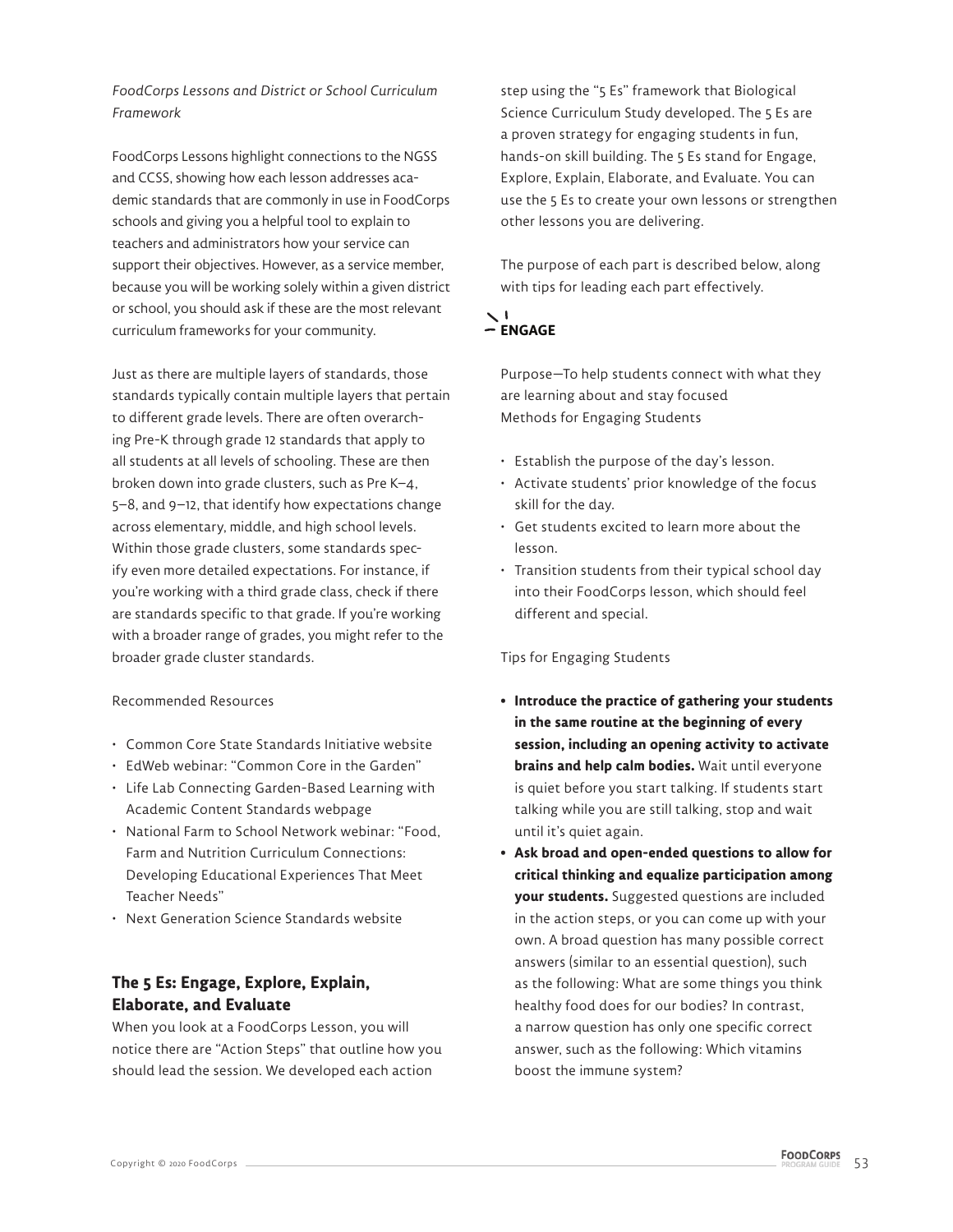**• When facilitating group discussions, you may reference the tips provided in the Structuring Student Participation in Discussions section on p. 93.**

# $\geq$ <sup>1</sup><br>  $\sim$  EXPLORE

Purpose—To provide students with opportunities to explore physical materials or interesting ideas before they are fully explained; this practice inspires curiosity, engages critical thinking, and activates prior knowledge

### Tips for Helping Students Explore

**• If you've sent students out to explore materials in the classroom or garden, you can use a callback to help grab their attention quickly when it's time to move on to the next part of an activity.** You can make an animal sound (such as crowing like a rooster or howling like a coyote) or use a chime or whistle. Introduce a callback when you meet students for the first time (see the "Developing Group Agreements" section on p. 89 for more tips). Before you disperse in the classroom or send students out to the garden, establish a callback such as the following: "When you hear me crow like a rooster, come on back! I'll count down from ten, and we'll see if everyone can get into a quiet circle before I get to zero." Right after you introduce the idea of a callback, have students practice. Ask them to wander around the classroom or garden and then gather quickly into a quiet circle when called back together.

# **EXPLAIN**

Purpose—To teach students a new skill or explain a new concept

Tips for Explaining a New Skill

**• Whether they're going to be preparing a bed, planting seeds, watering, or cooking, don't just talk through the steps for a new skill—demonstrate the skill, with an emphasis on safety whenever relevant.** This will help all students, particularly English language learners, understand the instructions.

- **Wait until after you've demonstrated to distribute resources or tools and have students join in the work.**
- **Whenever possible, provide enough resources or tools for everyone to have their own.** This gives everyone a meaningful way to stay engaged. In cases where you do not have enough materials, think about student roles to help engage all learners.
- **Once they're working, especially with new tools, broaden your focus to make sure that you're watching everyone and ensuring their safety.**

Tips for Explaining a New Concept

- **Start by listening to students' ideas about the new concept based on their recent explorations.** Build on their ideas, adding any new vocabulary or concepts that they don't mention.
- **Use multiple modalities (see p. 73) to introduce new vocabulary or concepts.**

# **ELABORATE AND EVALUATE**

Purpose—To provide students with a chance to demonstrate their new skill and/or summarize what they've learned, which helps them synthesize and remember their learning and gives you a chance to evaluate how well they grasped the new idea or skill; reflection is essential to learning

### Tips for Elaborating and Evaluating

- **It can be tempting to run an activity right up to the end of your time together and say, "No time to reflect," but it's crucial to cut your activity a few minutes short to ensure a few minutes for closure.**
- **Gather as a group, revisit the purpose of the lesson, and invite students to demonstrate what they learned.**
- **Invite students to take their learning with them in a meaningful way, like replicating a recipe at home or repeating a skill they've practiced in a future class.**